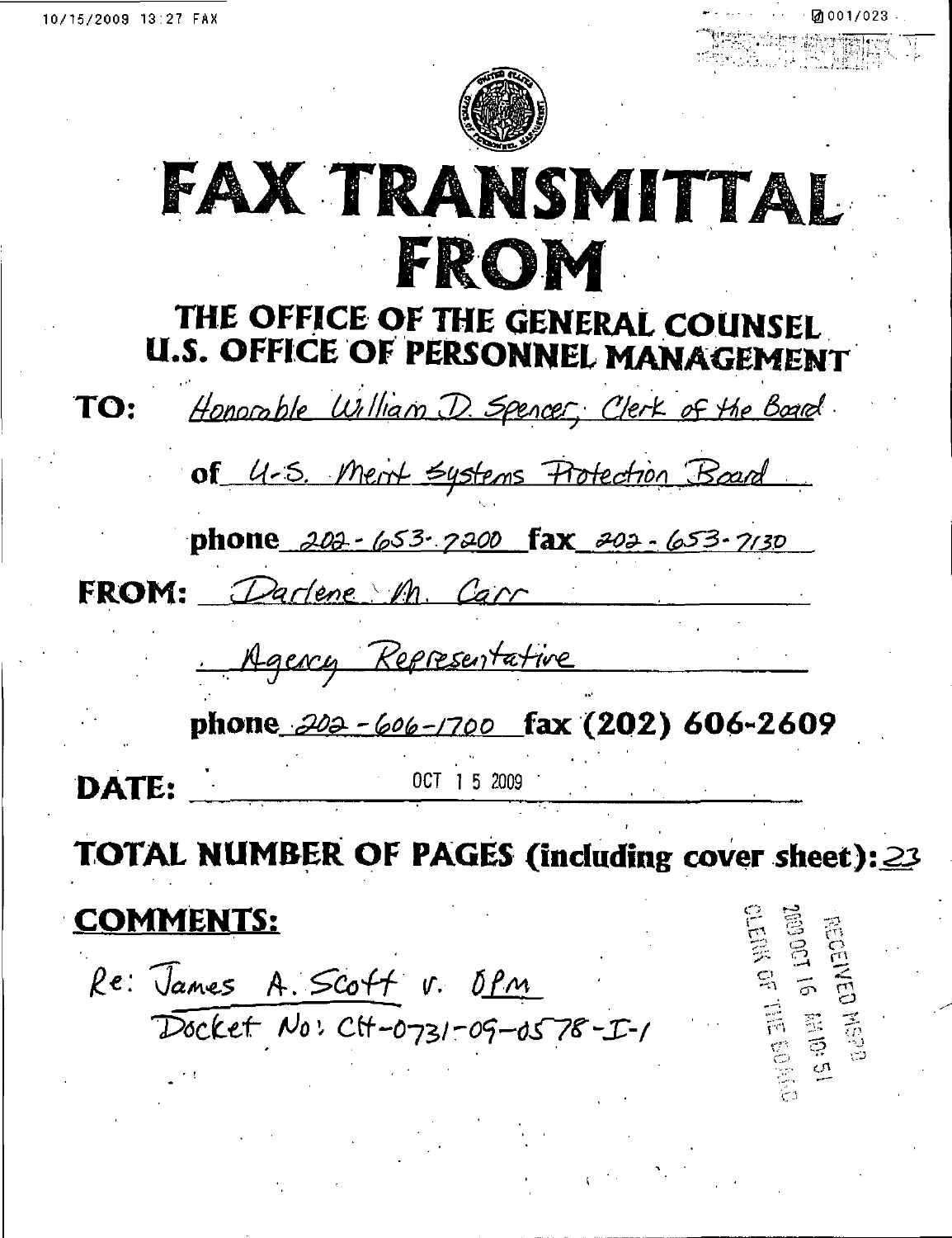JAMES A. SCOTT,  $DOCKET NO$ :

Appellant,

 $\mathbf{v}$ . )

CH-0731-09-0578-I-1

) Before the Clerk of the Board

OFFICE OF PERSONNEL MANAGEMENT, ) Date: 0CT 15 2009

Agency.

#### AGENCY'S MOTION FOR AN EXTENSION OF THE TIME TO FILE A RESPONSE TO THE PETITION FOR REVIEW. AND STATEMENT OF GOOD CAUSE

)

)

Motion for an Extension of the Time to File a Response to the Petition for Review

Pursuant to 5 CF.R. 1201,1 14(e), the Office of Personnel Management (OPM or Agency) moves for the Clerk of the Board to grant the Agency an extension of time to respond to James A. Scott's (Appellant's) September 21, 2009 Petition for Review of the August 21, 2009 Initial Decision in the above-captioned appeal. The response is currently due on October 16, 2009. Specifically, the Agency moves for an extension until 30 days after the Merit Systems Protection Board (Board) rules on the Agency's October 6,2009 Motions to Reopen in the related appeals of AgUZJe V. Office of Personnel Management. No. DC-0731-09-0261-1-1, 2009 WL 2840720 (M.S.P.B- filed Sept. 3,2009) and Barnes v. Office of Personnel Management. No. DC-0731-09- 0260-1-1,2009 WL 2840719 (MS.P.B. filed Sept. 3, 2009), and adjudicates the unresolved issues of law presented in those appeals.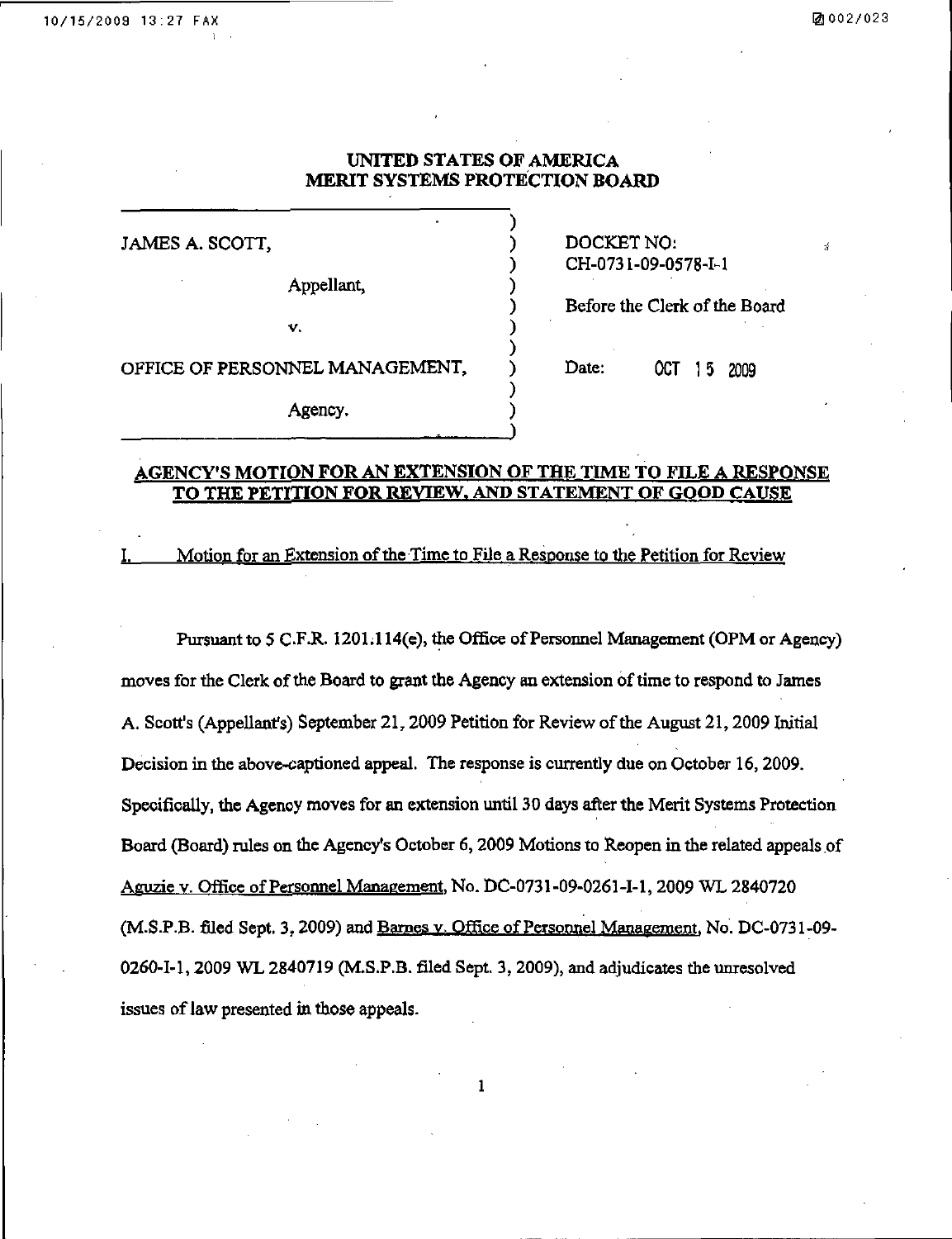The Agency submits that this Motion should be granted because it is filed prior to October 16, 2009, the date on which the Agency's response to the Petition for Review is due, and because the Agency has shown good cause foe the requested extension in its Sworn Statement of Good Cause, pt.  $\Pi$ , infra.<sup>1</sup>

In particular, on October 6, 2009, OPM moved the Board to reopen Aguzie and Barnes on its own motion to speed adjudication of non-fact dependent issues of law in order to alky uncertainty caused by the Board's analysis. Specifically, OPM requested that the Board modify its orders to revoke its remands, request the parties to brief the issues presented before the Board itself within 60 days of the Board's granting of OPM's request, and invite the Director of OPM to intervene in the case in his discretion. Simultaneously, OPM moved the administrative judge who has been assigned to all Aguzie and Barnes-related cases, Judge Weiss, to stay proceedings pending resolution of OPM's motion to reopen.

The instant case presents the same issues that the Board remanded in Aguzie and Barnes: whether an appellant who has been removed by OPM under part 731, Title 5, Code of Federal Regulations is entitled to appeal his removal under 5 U.S.C. § 7513(d), and, if so, whether the other actions on appeal, i.e., debarment and cancellation of eligibilities, remain within the Board's jurisdiction under 5 C.F.R. § 731.501.

The Agency contacted the Appellant's representative, Jeffrey G. Letts, Esq., pursuant to 5 C.F.R. 1201.55(a) to determine whether there would be auy objection to a motion to extend the deadline to respond to the Appellant's Petition for Review, The Appellant's representative advised on October 8,2009 that he objects to the Agency's motion.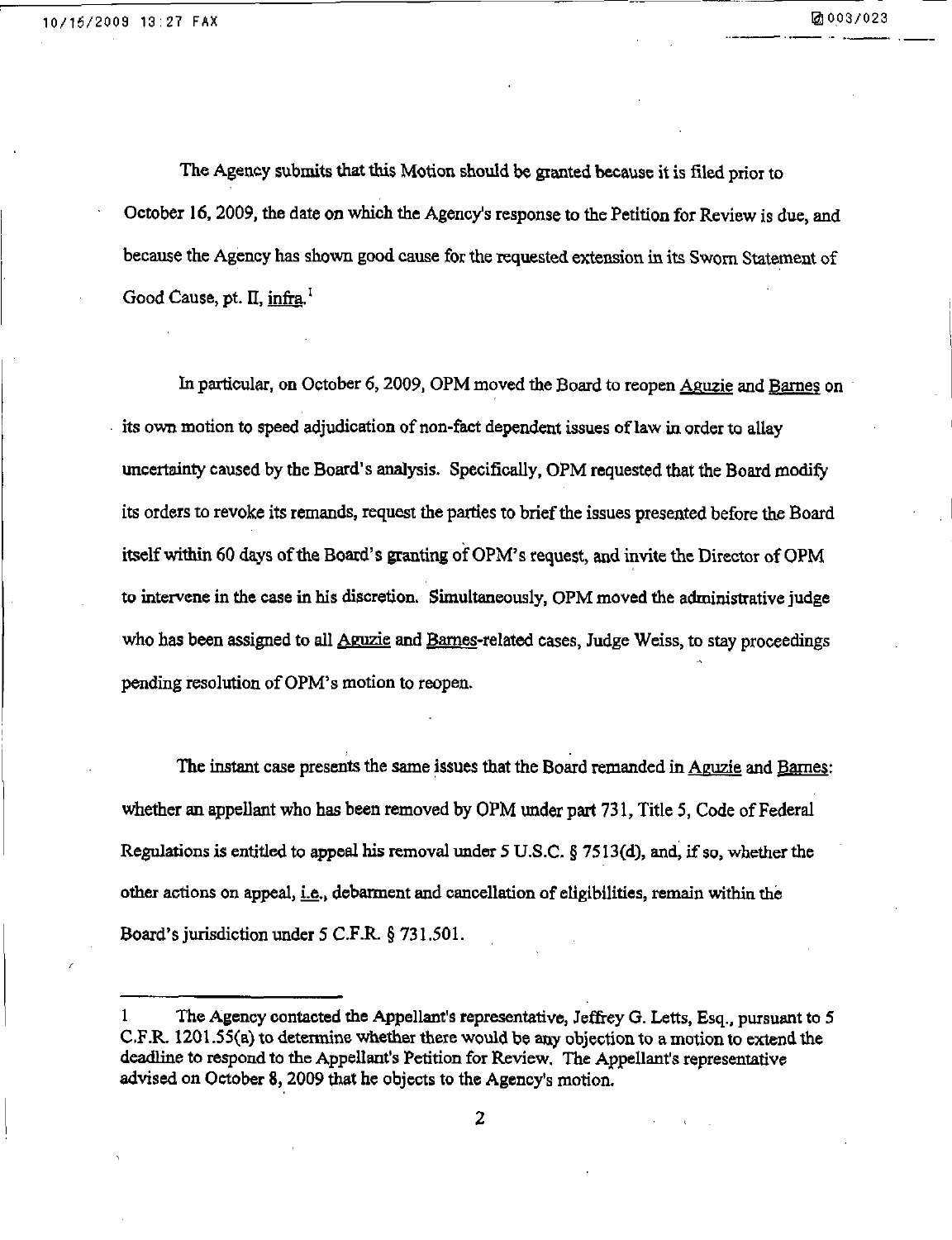The Aguzie and Barnes appeals are pending at the initial level with Judge Weiss pursuant to the Board's remand orders, yet the Scott appeal, which cannot be decided until resolution of the Aguzie and Barnes appeals, has not been remanded, and is before the full Board on a petition for review. The current status of the appeals furnishes good cause for the Board to extend the time to file a response to the petition for review in Scott, while the Board resolves the threshold issues of law in Aguzie and Barnes.

Given the unsettled posture of all cases in which 0PM has removed appellants under part 731, there is good cause for this extension to promote an orderly and coherent resolution to the significant Government-wide issues presented in these cases.

#### II. Sworn Statement of Good Cause

I, Robert J. Girouard and I, Darlene M. Carr, hereby declare:

That for the following reasons, there is good cause for the Clerk of the Board to grant the Agency an extension of the time to respond to the Appellant's Petition for Review in the abovecaptioned appeal, until such time as the Board rules on the Agency's October 6,2009 Motions to Reopen in the related cases of Aguzie v. Office of Personnel Management, No. DC-0731-09-0261-I-1, 2009 WL 2840720 (M.S.P.B. filed Sept. 3, 2009) and Barnes v. Office of Personnel Management, No. DC-0731-09-0260-I-1, 2009 WL 2840719 (M.S.P.B. filed Sept. 3, 2009), and decides the unresolved issues of law presented in those appeals.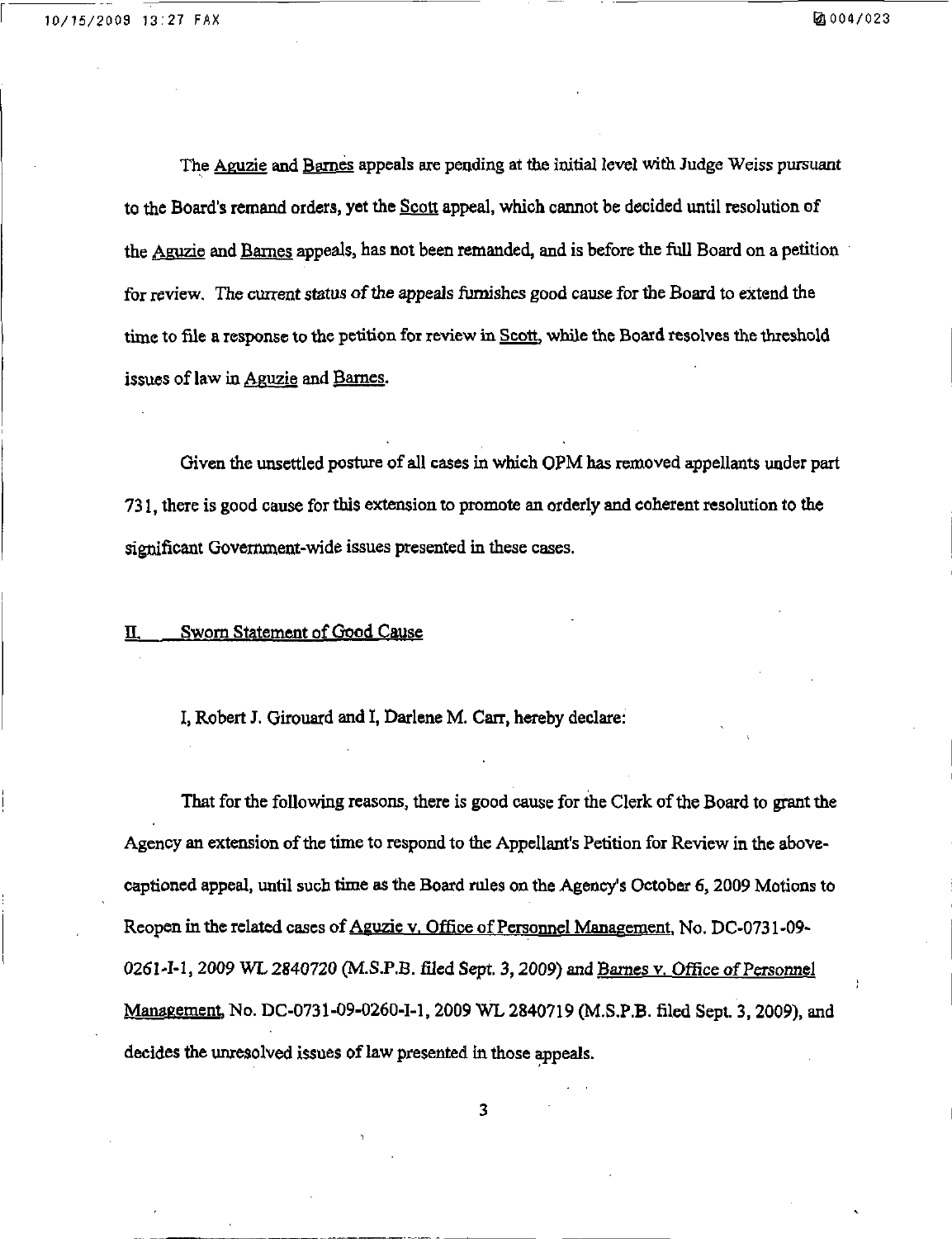f 1 In an August 21, 2009 Initial Decision in the above-captioned appeal, the presiding Administrative Judge affirmed the Agency's negative suitability determination, which resulted in the Appellant's removal, on grounds that "[a]n analysis of applicable statutes and Executive Order 10577 shows OPM has the authority to direct agencies to separate employees," that "[t]he suitability regulations issued by OPM specifically cover actions against current employees," and that "a suitability action under Part 731 includes a removal from employment." Scott y. Office of Per. Mgmt., No. CH-0731-09-0578-I-1, at 5-6 (M.S.P.B. filed Aug. 21, 2009) (Init. Dec.). The Administrative Judge acknowledged that the Board was "currently considering" the Aguzie and Barnes appeals on petitions for review. Init Dec. at 7 n,3.

12 Thirteen days later, the full Board, in Aguzie, vacated an initial decision that affirmed the Agency's negative suitability determination which, as in the Scott appeal, had resulted in an incumbent employee's removal. The Board remanded the case for a decision on the issue of whether the appellant had a right to appeal his removal as an adverse action, notwithstanding 5 C.F.R. part 731, which prescribes suitability procedures distinct from and exclusive of the adverse action procedures in 5 C.F.R. part 752; and the issue of whether, if so, the other actions on appeal, i.g., debarment and cancellation of eligibilities, remain within the Board's jurisdiction under part 731. Aguzie, 2009 WL 2840720, at  $*1-2$ . The Board noted that if the Agency's suitability action were subject to an adverse action appeal, OPM would not be the responding party, and the penalty of removal could potentially be mitigated. Id. at \*2. The Board vacated the initial decision and remanded for further proceedings in Barnes on the same reasoning.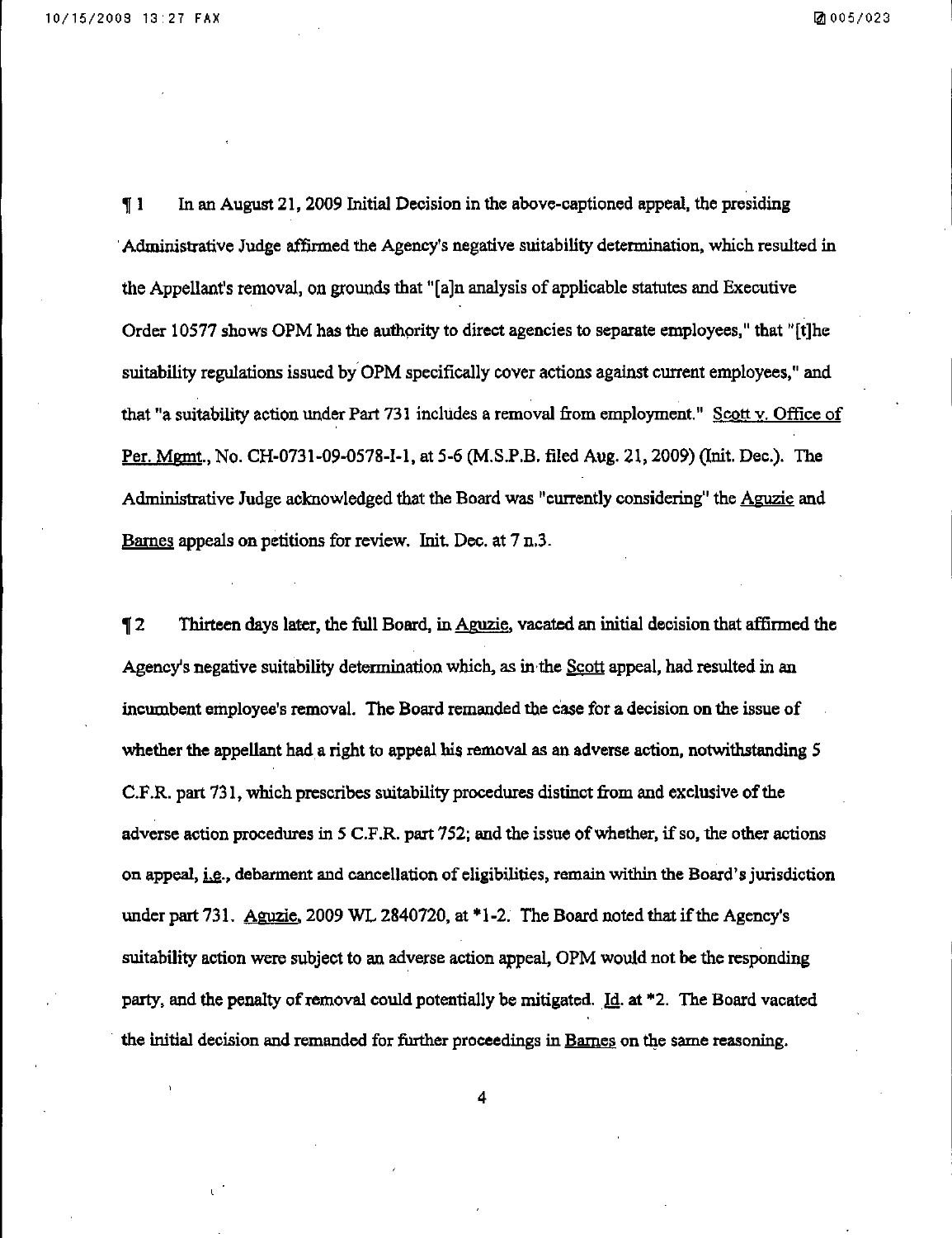H 3 The Appellant in the above-captioned Appeal, James Scott, was initially appointed in schedule B of the excepted service on January 23, 2006. (Standard Form  $(SF)$  50, in Agency File, tab 2r at 1.) He converted to a career appointment in the competitive service on January 23. 2008. (SF 50, in Agency File, tab 2q at 1.) DFAS removed him by order of 0PM on April 13, 2009. (SF 50, in Agency File, tab 2a at 1.) Had his removal been an adverse action, rather than a suitability action, he would have met the definition of an "employee" in 5 U.S.C.  $7511(a)(1)(A)(i)$ , based on his status as a non-probationary employee in the competitive service. The Appellant concedes that he would have met this definition. (Appellant's Pet. for Review 3,

Sept, 21,2009.)

If 4 Accordingly, the threshold issues of law presented in Aguzie and Barnes - first, whether OPM may order a removal as a suitability action under procedures distinct from and exclusive of adverse action procedures, or whether the person removed is entitled to an adverse action appeal, and second, whether the Board retains jurisdiction over the other actions on appeal ~ are also the threshold issues of law in the Scott appeal.

 $\P$  5 The Appellant states that it is "hopefully unnecessary" for the Board to address these threshold issues of law in adjudicating his appeal. (Appellant's Pet. for Review 3 & Transmittal Ltr.) The Agency respectfully submits that the issues are unavoidable.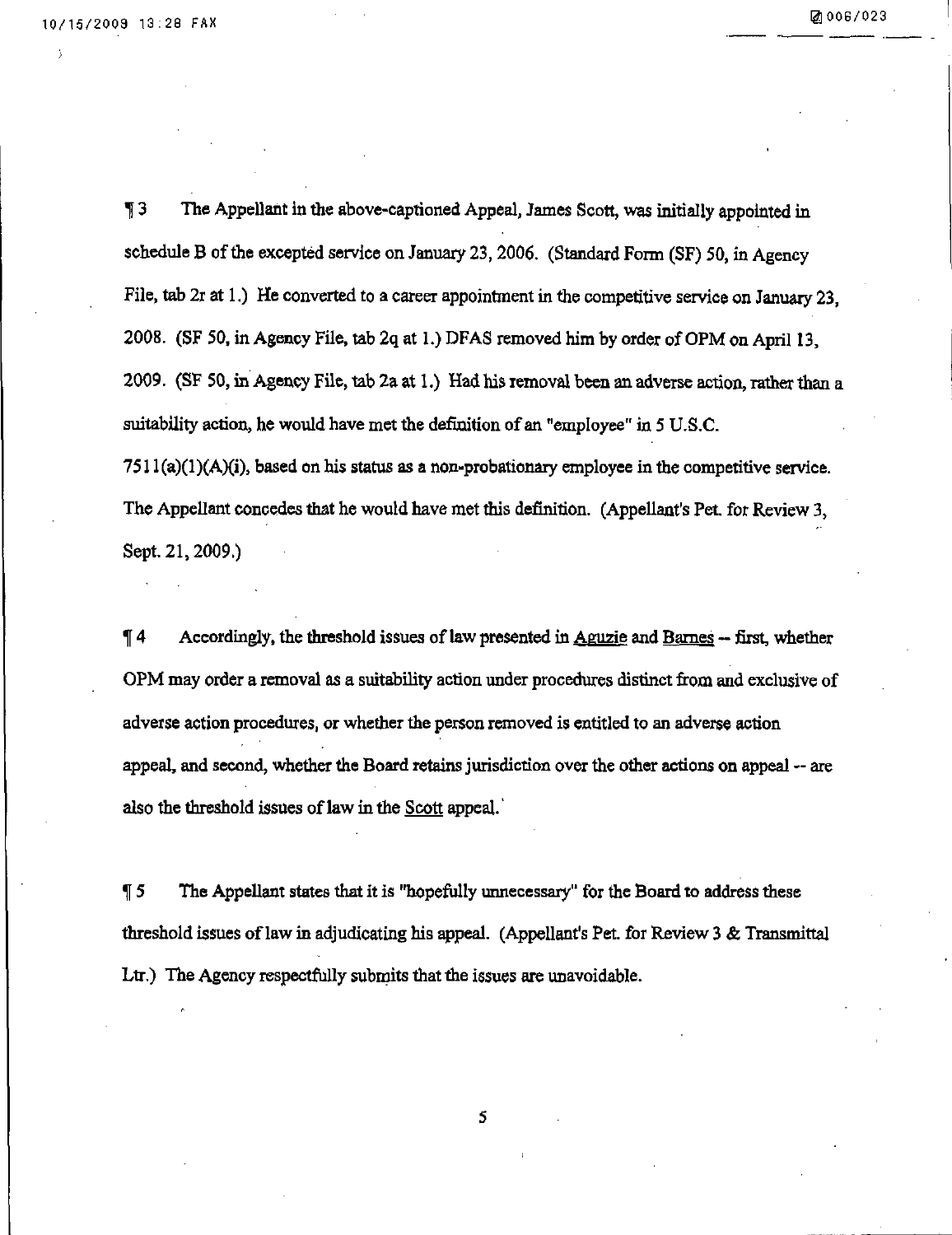K 6 On September 28,2009, the Board's Washington Regional Office filed Notices of Reassignment, reassigning the remanded Aguzie and Barnes appeals to Administrative Judge Ronald J. Weiss of the Board's Office of Regional Operations. (Ex, 1, infra.)

 $f_{\text{F}}$  On October 6, 2009, the Agency filed its Motions to Reopen the Board's orders in Aguzie and Barnes, asking the Board to modify its orders to revoke its remands; to request the parties to brief the issues presented before the Board itself; to invite the Director of OPM to intervene; and  $\overline{\phantom{0}}$ to adjudicate the pure issues of law presented without the superfluous intermediate step of an initial decision by Judge Weiss. (Ex. 2, infra.) The Agency concurrently filed Motions for Stay with Judge Weiss. (Ex. 3, infra, enclosures excluded)

**The Aguzie and Barnes appeals are pending at the initial level with Judge Weiss pursuant** to the Board's remand orders, yet the Scott appeal, which cannot be decided until resolution of the Aguzie and Barnes appeals, has not been remanded, and is before the full Board on a petition for review. The procedural posture of the appeals furnishes good cause for the Board to extend the time to file a response to the petition for review in Scott, while the Board resolves the threshold issue of law in Aguzie and Barnes. The procedural posture of the appeals incidentally also furnishes additional good cause for the Board to grant the Agency's October 6, 2009 Motions to Reopen so that all three appeals may be expeditiously resolved.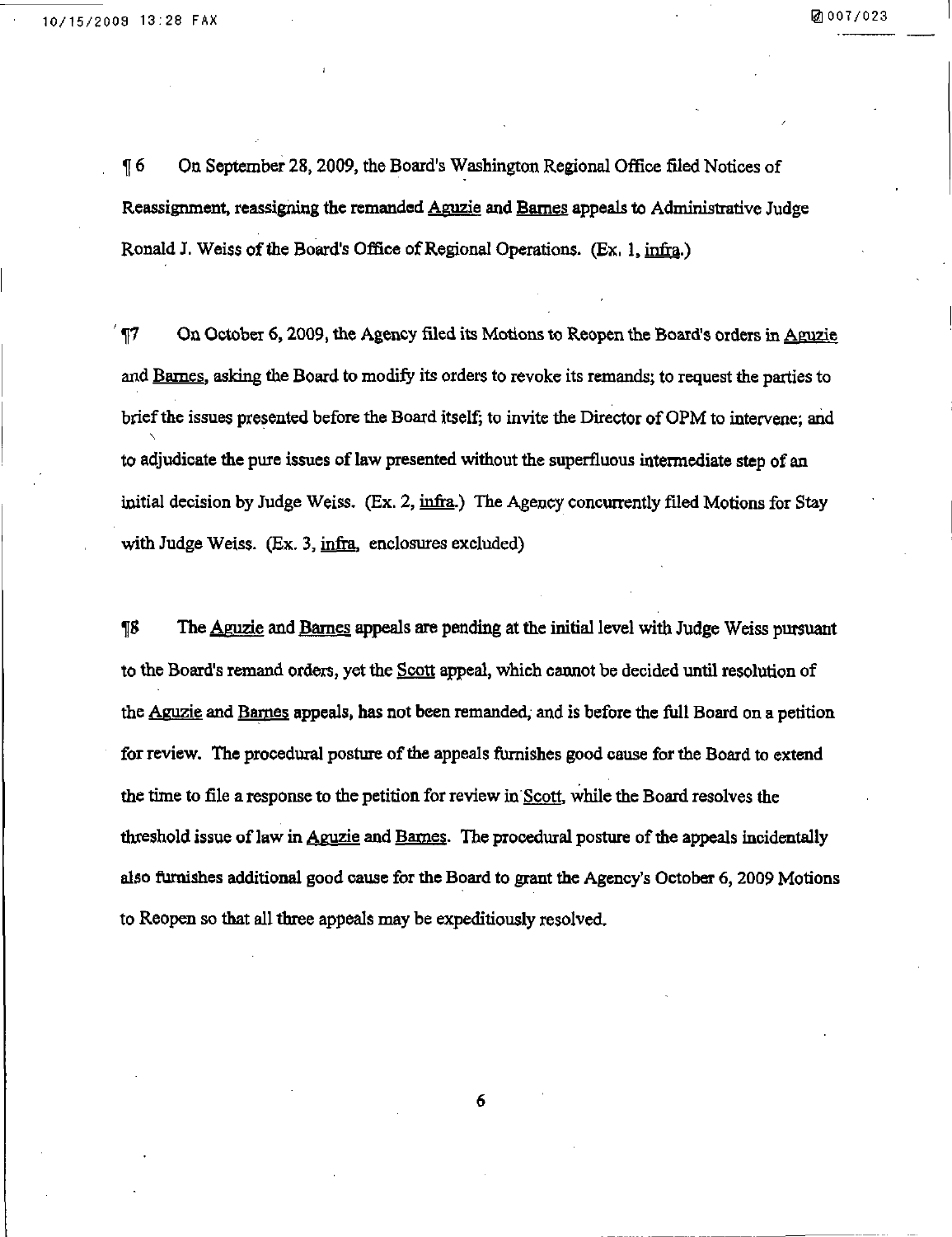I declare under penalty of perjury under the laws of the United States of America that the

foregoing is true and correct.

Executed on

10/15/2009 Date Date Signature Signature

/ J

Robert J. Girouard and Darlene M. Carr Agency Representatives Office of the General Counsel Office of Personnel Management 1900 E Street, KW, Suite 7353 Washington, DC 20415-1300<br>Tel. No.: (202) 606-1700 Tel. No.: (202) 606-1700<br>Fax No.: (202) 606-0082  $(202)606-0082$ 

Enclosures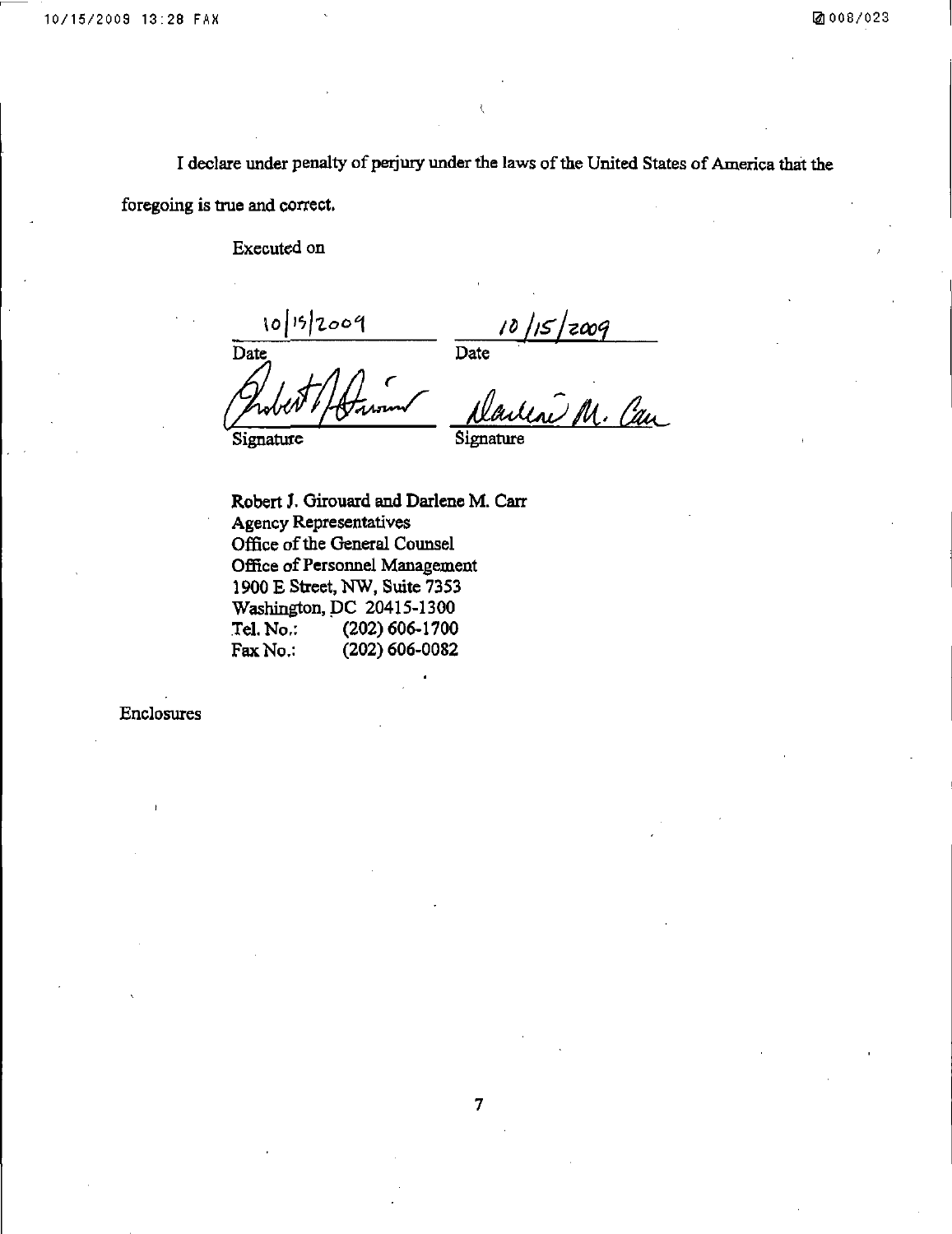0010/023

#### UNITED STATES OF AMERICA MERIT SYSTEMS PROTECTION BOARD WASHINGTON REGIONAL OFFICE

#### HYGINUS U. AGUZIB, Appellant,

DOCKET NUMBER ... 0C-0731-09-0261-B-1

OFFICE OF PERSONNEL MANAGEMENT,

v.

DATE: September 28, 2009

Agency.

#### NOTICE OF REASSIGNMENT

The above-captioned case has been reassigned to Administrative Judge Ronald J, Weiss of the Office of Regional Operations. Any and all submissions filed by the parties in this matter must be directed to Administrative Judge Ronald J. Weiss.

> U.S. Merit Systems Protection Board Office of Regional Operations 1615 M Street, NW Washington, DC 20419 Telephone No. (202) 653-7200 FAX No. (202) 653-8911

FOR THE BOARD:

Jeremiah Cassidy Regional Director

Agency Ex. 1 0000001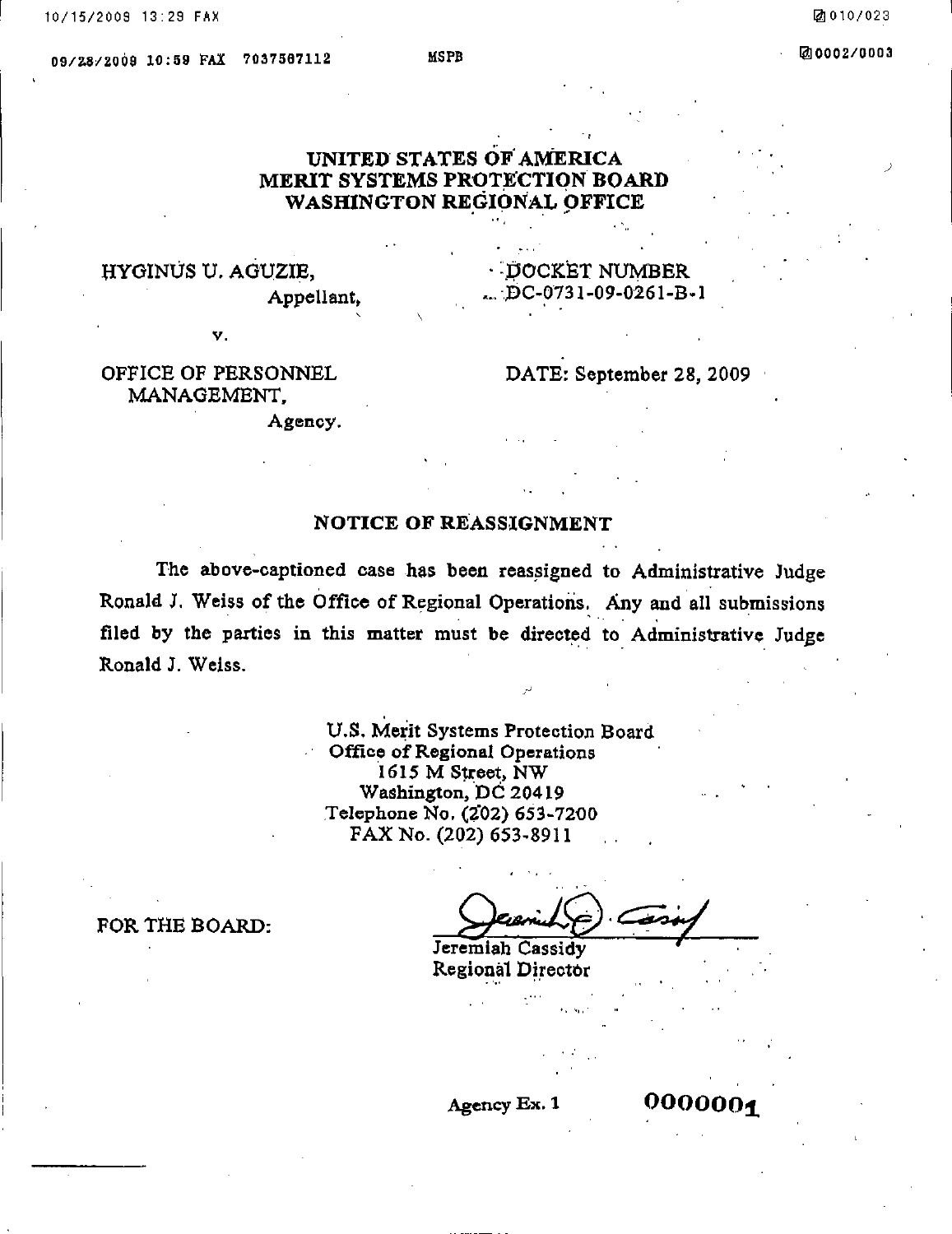#### Q8/ZB/2009 10:67 FAX 70375B7112

Mgpfi

#### UNITED STATES OF AMERICA MERIT SYSTEMS PROTECTION BOARD WASHINGTON REGIONAL OFFICE

# HOLLEY C. BARNES, DOCKET NUMBER

Appellant, DC-0731-09-0260-B-1

v.  $\blacksquare$ 

## , MANAGEMENT,

Agency,

#### OFFICE OF PERSONNEL DATE: September 28, 2009

#### NOTICE OF REASSIGNMENT

The above-captioned case has been reassigned to Administrative Judge Ronald J. Weiss of the Office of Regional Operations. Any and all submissions filed by the parties in this matter must be directed to Administrative Judge. Ronald J. Weiss.

> U.S. Merit Systems Protection Board Office of Regional Operations 1615 M Street, NW Washington, DC 20419 Telephone No. (202) 653-7200 Fax No. (202) 653-8911

Jeremiah Cassidy Regional Director

Agency Ex. 1 0000002

FOR THE BOARD;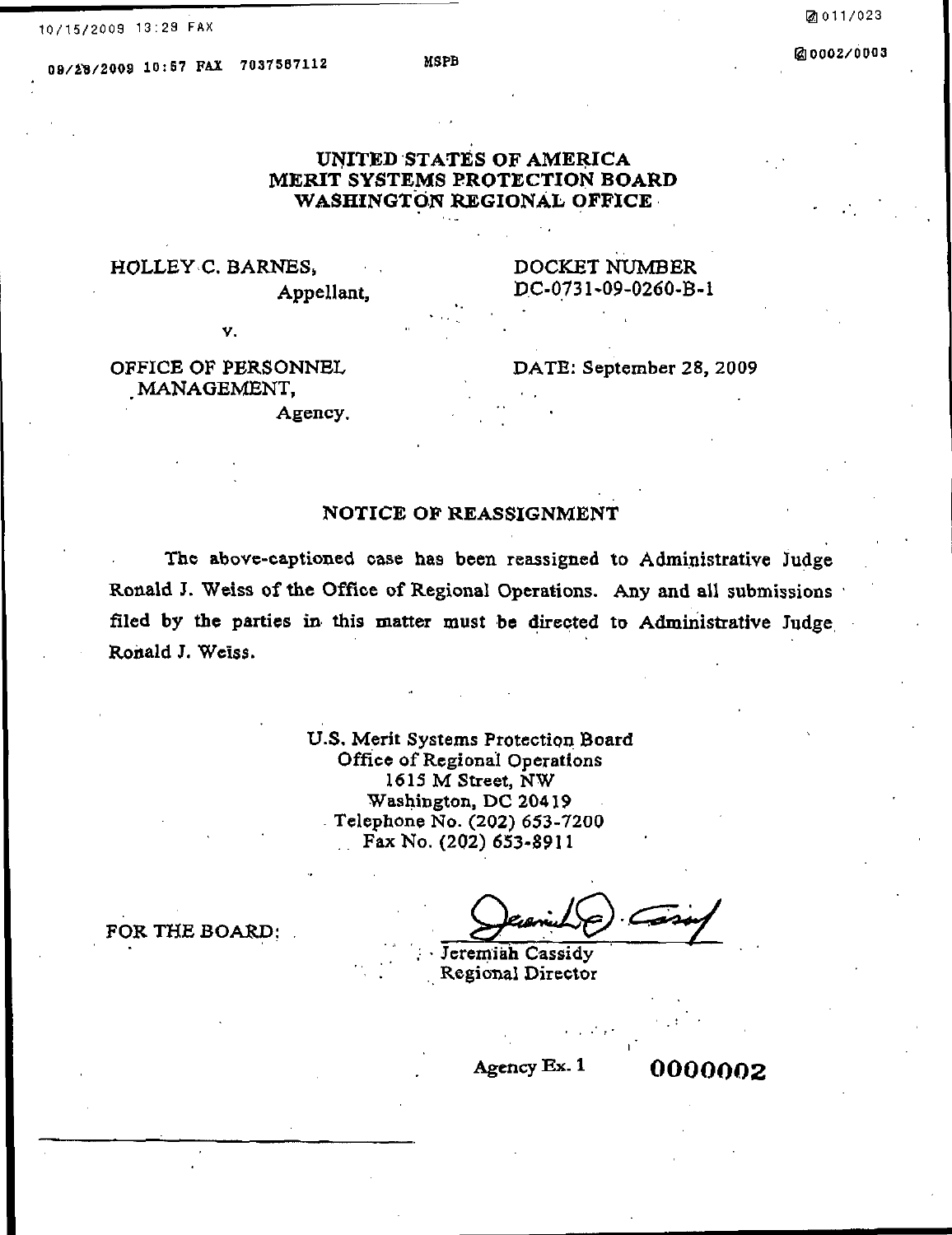)

HYGINUS U. AGUZIE, ) DOCKET NUMBER

V.  $DATE:$   $\frac{0.01}{0.01}$ 

Appellant, (a) (b) DC-0731-09-0261-B-1

OFFICE OF PERSONNEL MANAGEMENT, ) Agency.

#### MOTION TO REOPEN

The Office of Personnel Management moves the Board to reopen its orders in Aguzie v. Office of Personnel Management, No. DC-0731-09-0261-1-1 (Sept. 3, 2009) and Barnes v. Office of Personnel Management, No. DC-0731-09-0260-1-1 (Sept. 3, 2009), two appeals of OPM actions removing appellants from their positions, debarring them from competition, and canceling their eligibilities under 5 C.F.R. Part 731 . This action is warranted in the Board's discretion to speed adjudication of these non-fact dependent issues of law in order to allay uncertainty caused by the Board's analysis. Specifically, OPM requests that the Board modify its orders to revoke its remands, request the parties to brief the issues presented before the Board itself within 60 days of the Board's granting of OPM's request, and invite the Director of OPM to intervene in the case in his discretion.

In those orders the Board vacated the initial decisions in both cases and remanded the cases to the administrative judge to obtain briefing on two pure issues of law that were not raised below. They are 1 ) whether the appellants

^ Agency Ex. 2

- ooooooi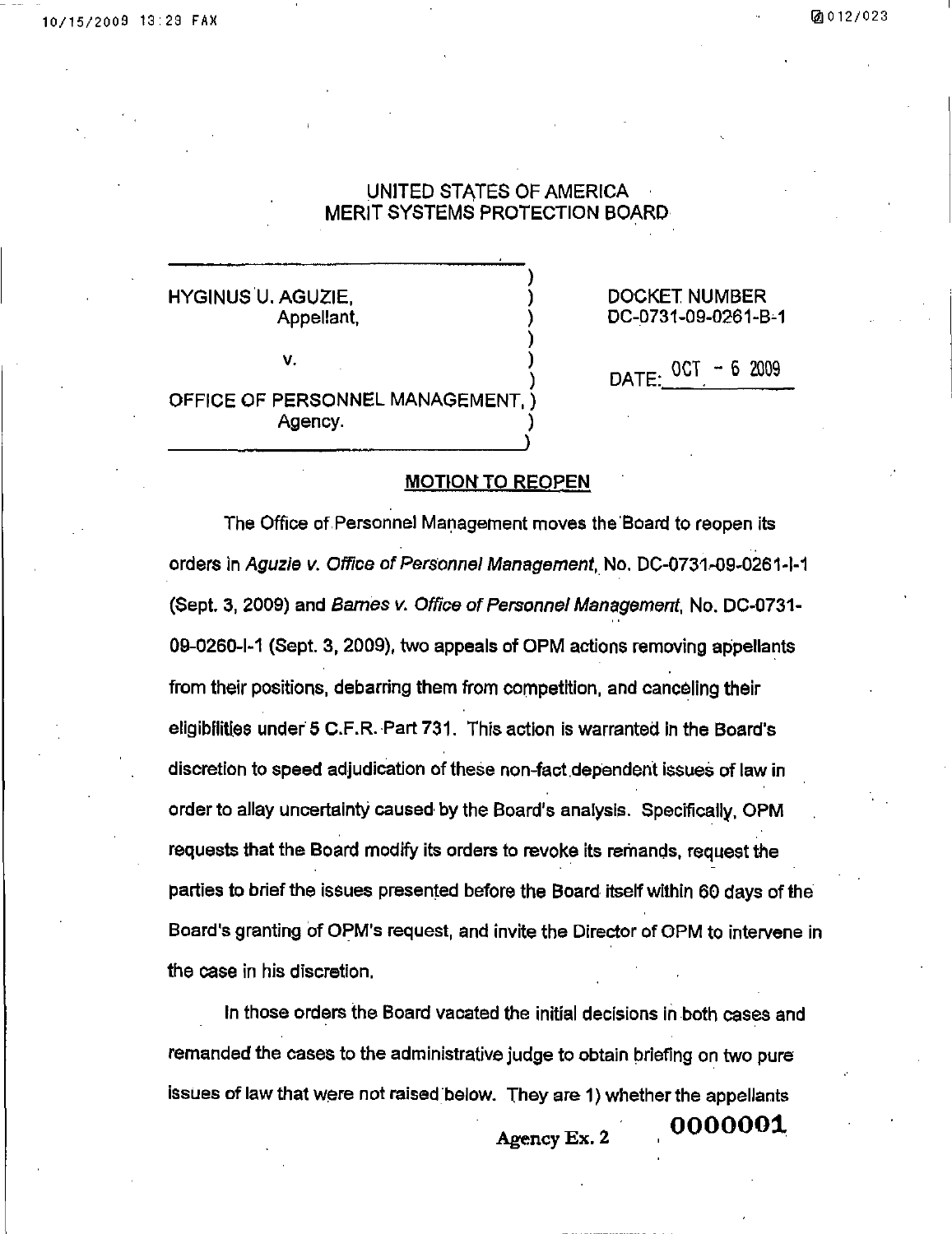were entitled to appeal their removal under 5 U.S.C. § 7513(d), and 2) if so, whether the other actions on appeal, that is, debarment and cancellation of eligibilities, remain within the Board's jurisdiction under 5 C.F.R. § 731.501,

The analysis preceding the Board's orders in both cases raises for the first . time issues casting doubt on the authority of OPM, as well as the many agencies that take suitability actions under authority delegated by OPM, to take-removal actions under 5 C.F.R. Part 731. Because these issues are not dependent in any way on specific factual determinations, including credibility determinations that are routinely made by the Board's administrative judges in the first instance, and because they raise legal'issues of first impression, it is most appropriate for the Board itself to decide these issues in the first instance, subject to review by the Court of Appeals for the Federal Circuit. 'Remanding these decisions is an unnecessary step that will only delay resolution of.these important legal issues. It is appropriate – indeed necessary – that these questions that the Board itself has interposed be decided expeditiously to prevent a long period of uncertainty during which OPM, agencies, and appellants and their representatives will not know how to proceed or react.

Indeed, it is not even clear that administrative judges may answer the first question posed in the affirmative without overruling Board precedent - something that is entirely beyond their authority. Administrative and judicial efficiency, as well as the uninterrupted efficient operation of the Government's vital suitability program require the Board to adjudicate these matters without superfluous intermediate steps..

Agency Ex. 2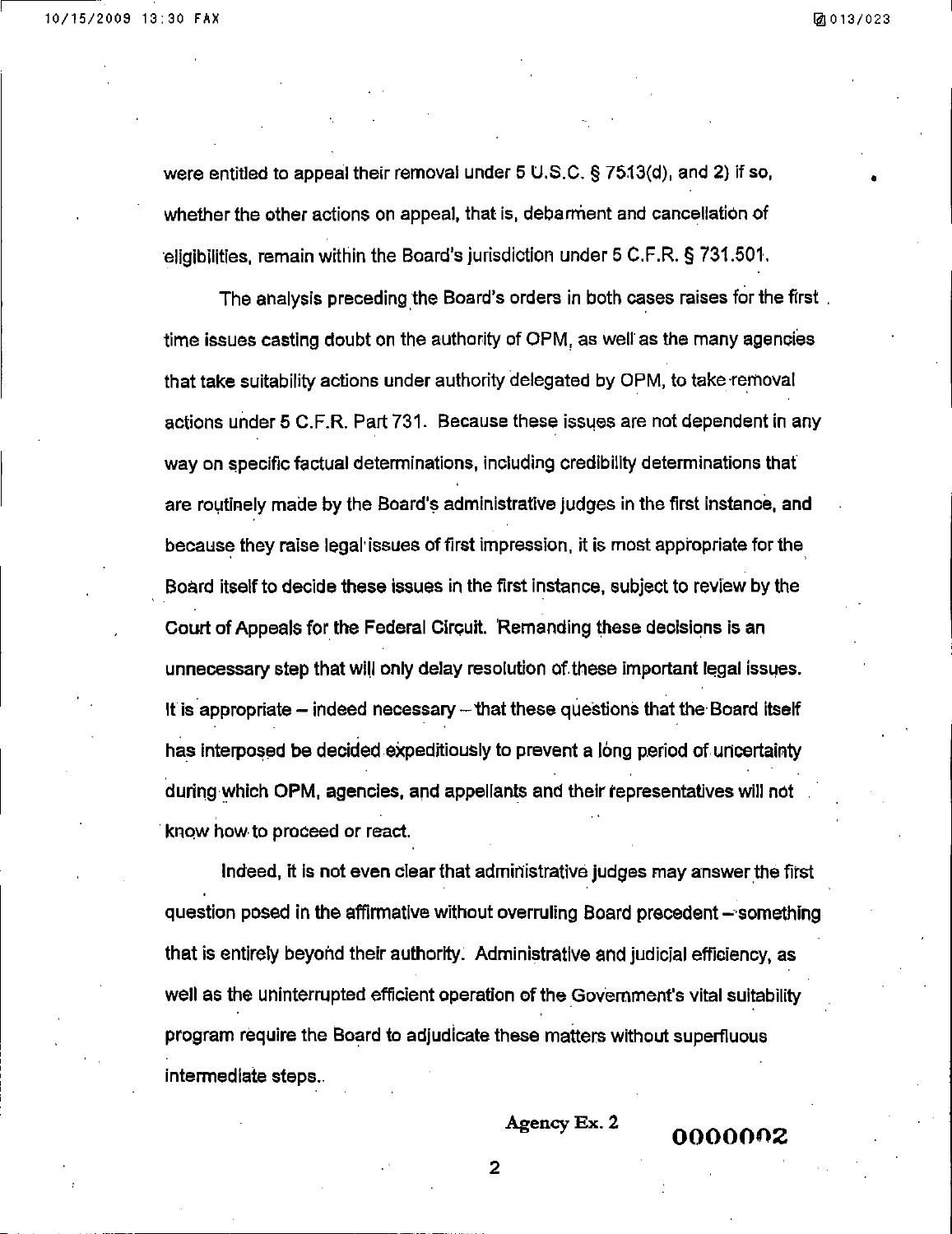L

 $10|b|b$ 

Ordinarily, when a party to,litigation requests the Board to reopen a case to modify an order, the Board will balance "the desirability of finality and the  $\epsilon$ public interest in reaching what ultimately appears to be the right result:" Payne v. United States Postal Service; 69 M.S.P.R. 503 (1996). Here considerations of both assuring finality and promoting the public interest argue in favor of the Board reopening, these matters to (i) modify its order to revoke its remand; (ii) request the parties to brief the issues presented within 60 days of the Board's granting of OPM's request; and (iii) invite the Director of OPM to intervene in the case in his discretion.

Respectfully submitted,

Date **ELAINE KAPLAN** General Counsel

STEVEN E. ABOW : Assistant General Counsel Merit Systems and Accountability Group

DARLENE M. CARR Agency Representative

Agency Ex. 2

3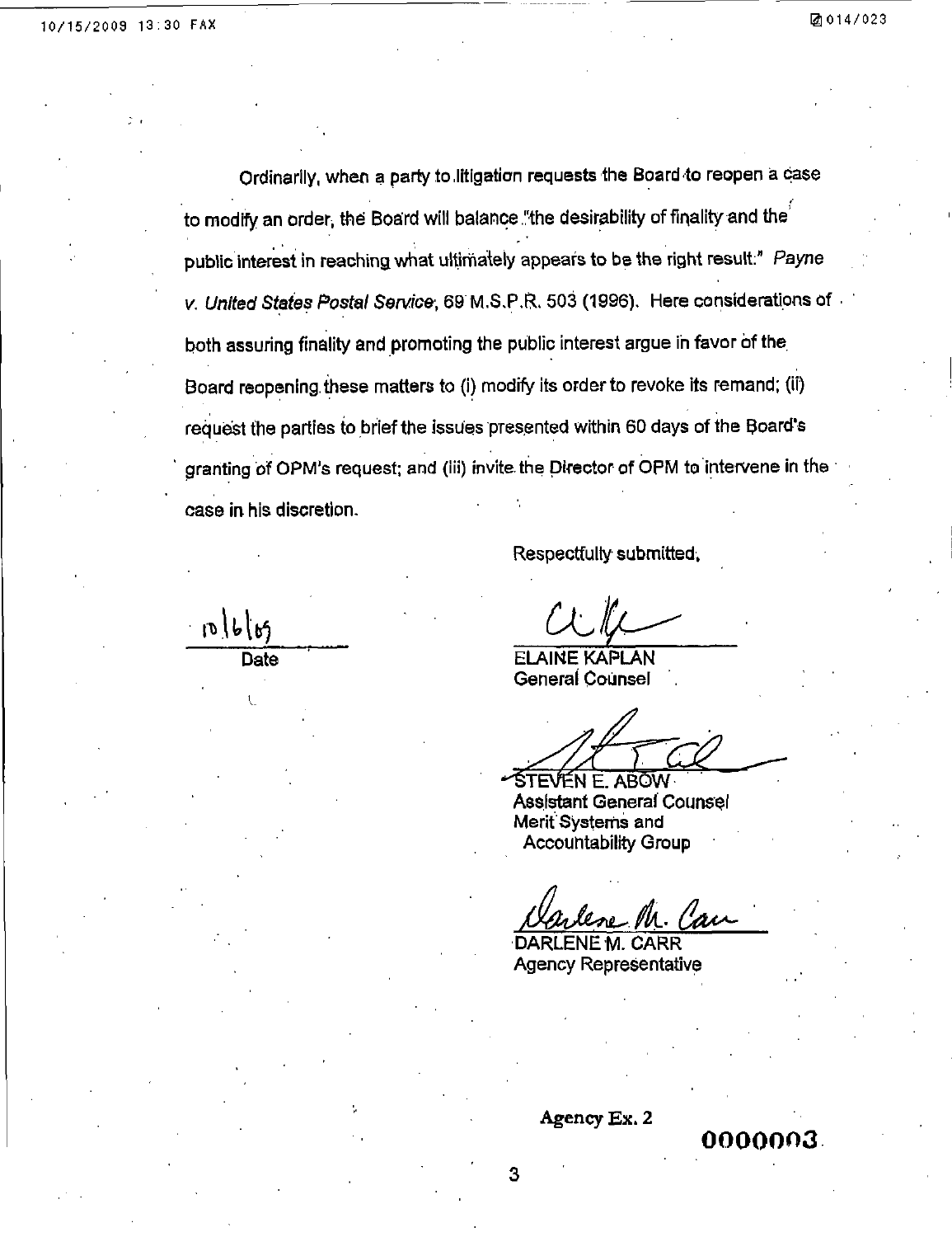)

HOLLEY C. BARNES, ") DOCKET NUMBER

V.

DC-0731-09-0260-B-1

OFFICE OF PERSONNEL MANAGEMENT. Agency.

 $DATE:$  OCT - 6 2009

#### MOTION TO REOPEN

The Office of Personnel Management moves the Board to reopen its orders in Aguzie v. Office of Personnel Management, No. DC-0731-09-0261-1-1 (Sept. 3, 2009) and Barnes v. Office of Personnel Management, No. DC-0731- 09-0260-1-1 (Sept. 3, 2009), two appeals of OPM actions removing appellants from their positions, debarring them from competition, and canceling their eligibilities under 5 C.F.R. Part 731. This action is warranted in the Board's discretion to speed adjudication of these non-fact dependent issues of law in order to allay uncertainty caused by the Board's analysis. Specifically, OPM requests that the Board modify its orders to revoke its remands, request the parties to brief the issues presented before the Board itself within 60 days of the Board's granting of OPM's request, and invite the Director of OPM to intervene in the case in his discretion.

In those orders the Board vacated the initial decisions in both cases and remanded the cases to the administrative judge to obtain briefing on two pure issues of law that were not raised below. They are 1) whether the appellants

Agency Ex. 2  $0000005$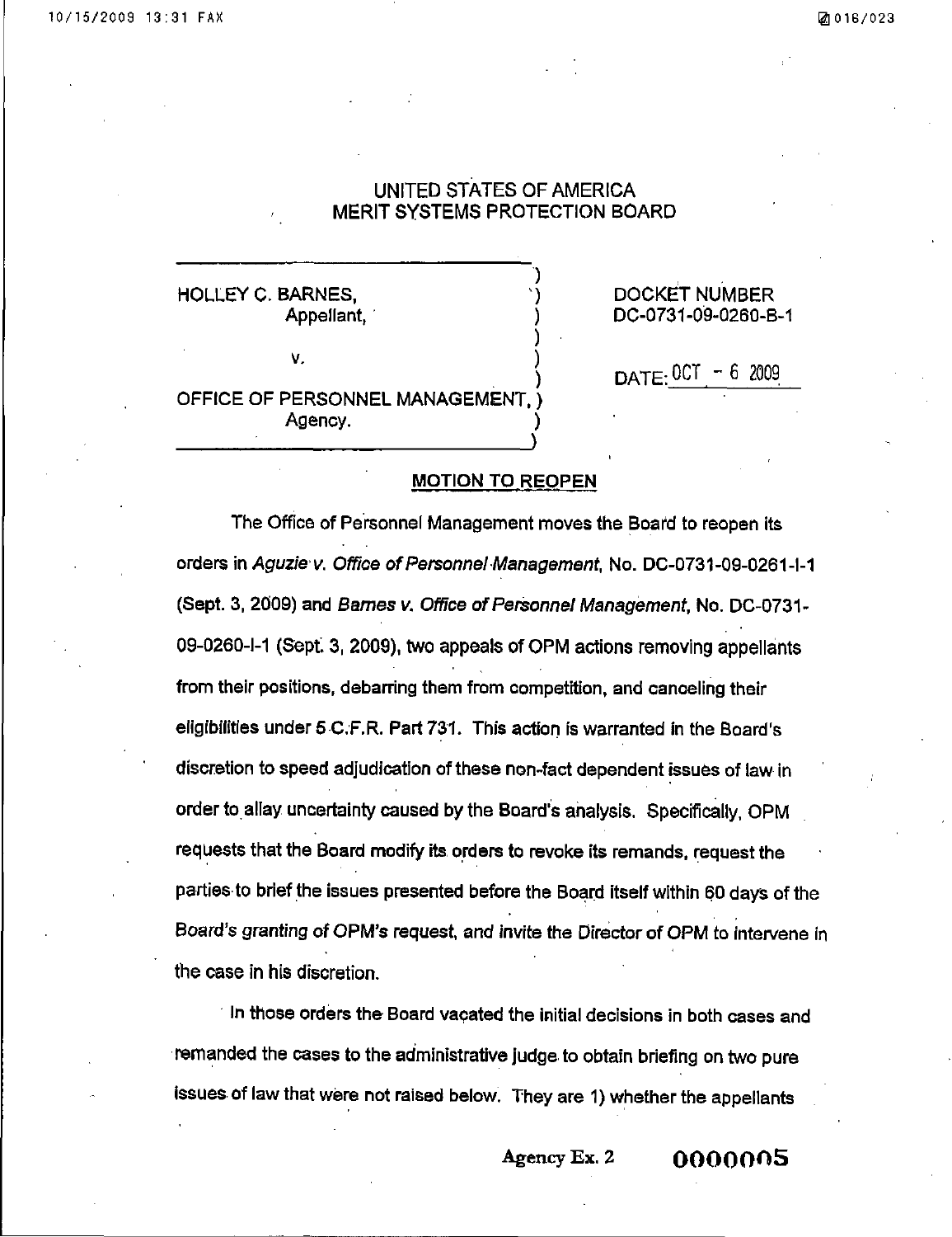were entitled to appeal their removal under 5 U.S.C. § 7513(d), and 2) if so. whether the other actions on appeal, that is, debarment and cancellation of eligibilities, remain within the Board's jurisdiction under 5 C.F.R. § 731.501.

The analysis preceding the Board's orders in both cases raises for the first time issues casting doubt on the authority of OPM, as well as the many agencies that take suitability actions under authority delegated by OPM. to take removal actions under 5 C.F.R. Part 731. Because these issues are not dependent in any way on specific factual determinations, including credibility determinations that are routinely made by the. Board's administrative judges in the first instance, and because they raise legal issues of first impression, it is most appropriate for the Board itself to decide these issues in the first instance, subject to review by the Court of Appeals for the Federal Circuit. Remanding these decisions is an unnecessary step that will only delay resolution of these important legal issues. It is appropriate  $-$  indeed necessary  $-$  that these that questions the Board itself has interposed be decided expeditiously to prevent a long period of uncertainty during which OPM, agencies, and appellants and their representatives will not know how to proceed or react.

Indeed, it is not even clear that administrative judges may answer the first question posed in the affirmative without overruling Board precedent - something that is entirely beyond their authority. Administrative and judicial efficiency, as well as the uninterrupted efficient operation of the Government's vital suitability program require the Board to adjudicate these matters without superfluous intermediate steps.

 $\text{Agency Ex. 2}$   $0000006$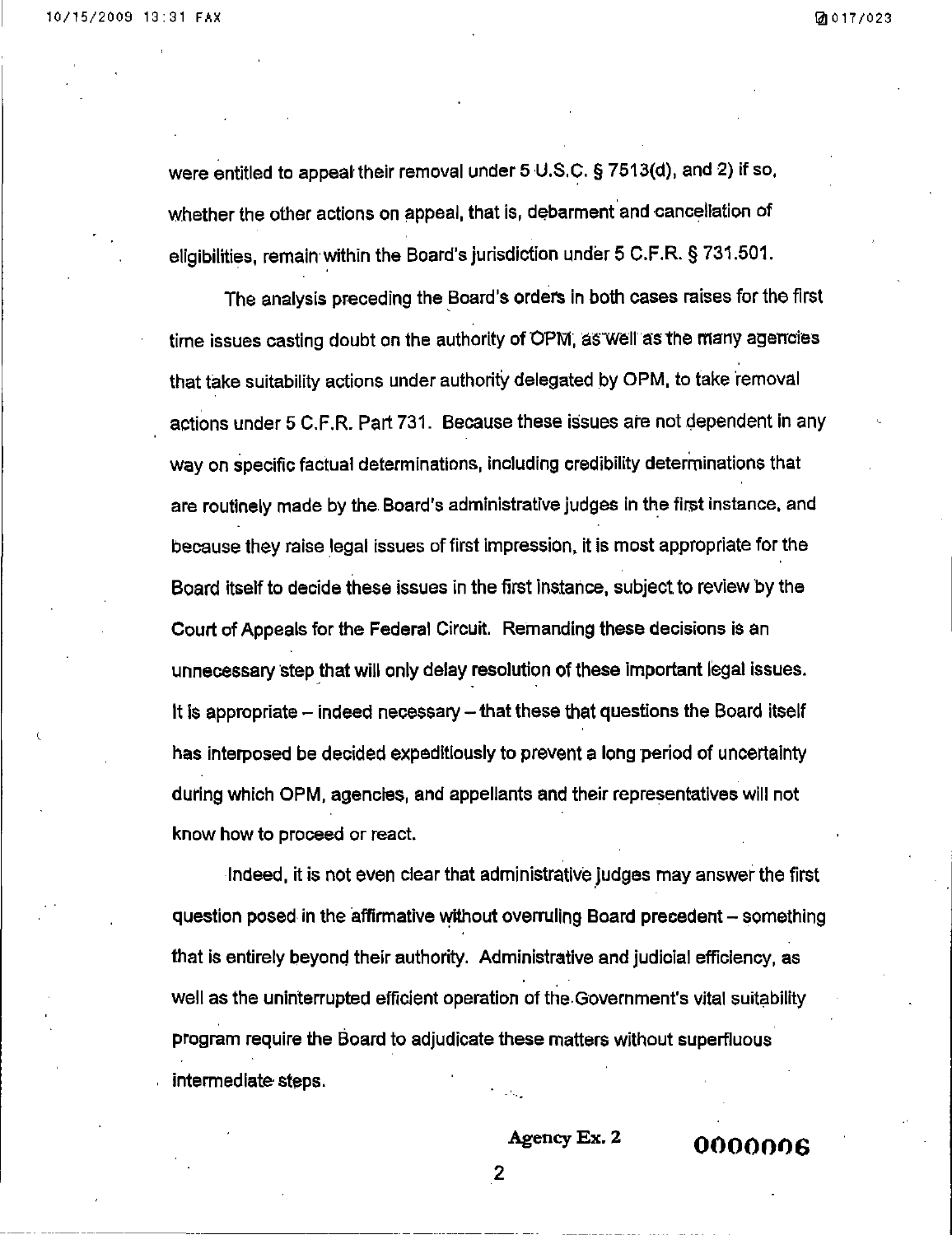$10|b|b$ 

Ordinarily, when a party to'litigation requests the Board to reopen a case to modify an order, the Board will balance "the desirability of finality and the public interest in reaching what ultimately appears to be the right result." Payne v, United States Postal Service, 69 M.S.P.R. 503 (1996). Here considerations of both assuring finality and promoting the public interest argue in favor of the Board reopening these matters to (i) modify its order to revoke its remand; (ii) request the parties to brief the issues presented within 60 days of the Board's granting of OPM's request; and (iii) invite the Director of OPM to intervene in the case in his discretion.

Respectfully submitted,

Date **ELAINE KAPLAN** General Counsel

EN E. ABOW Assistant General Counsel Merit Systems and Accountability Group

DARLENE M. CARR Agency Representative

Agency Ex. 2

0000007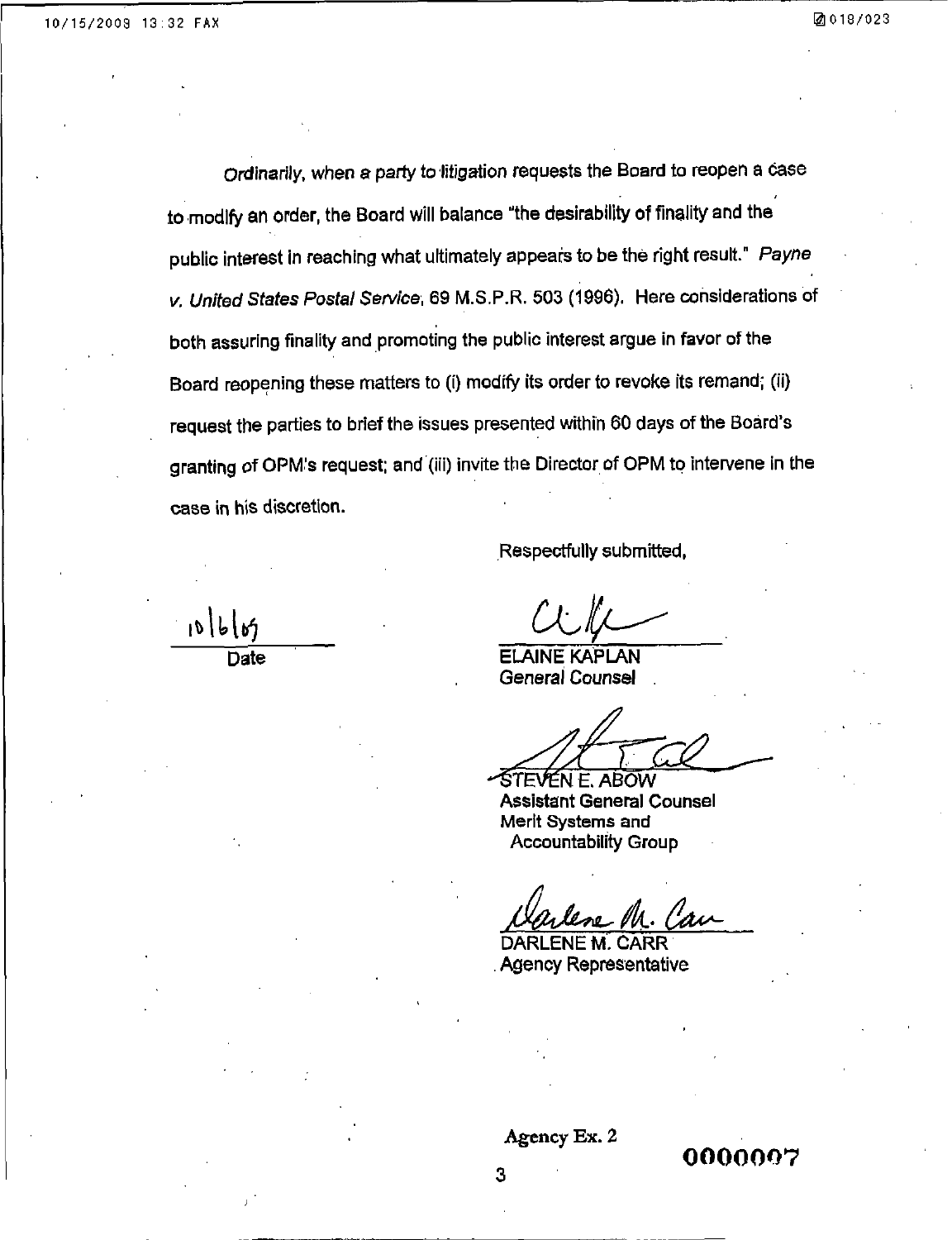HYGINUS U. AGUZIE, (CONSET NUMBER ) A DOCKET NUMBER<br>Appellant, (CONSET DC-0731-09-0261-B

V.

Agency.

OFFICE OF PERSONNEL MANAGEMENT,

DC-0731-09-0261-B-1

DATE: 0CT - 6 2009

#### MOTION FOR STAY

)

The Office of Personnel Management requests that the Administrative Judge stay proceedings in the above-captioned case until the Board rules on the attached Motion to Reopen. OPM's Motion to Reopen asks the Board to revoke its remand orders in the abovecaptioned matter and to adjudicate itself the pure issues of law raised in its opinions and orders in these matters. Granting this motion will conserve the resources of the Board and the parties to these cases.

Respectfully submitted,

Steven E. Abow Assistant General Counsel Agency Representative

Darlene M, Carr Agency Representative

**Attachment** 

Agency Ex. 3  $0000001$